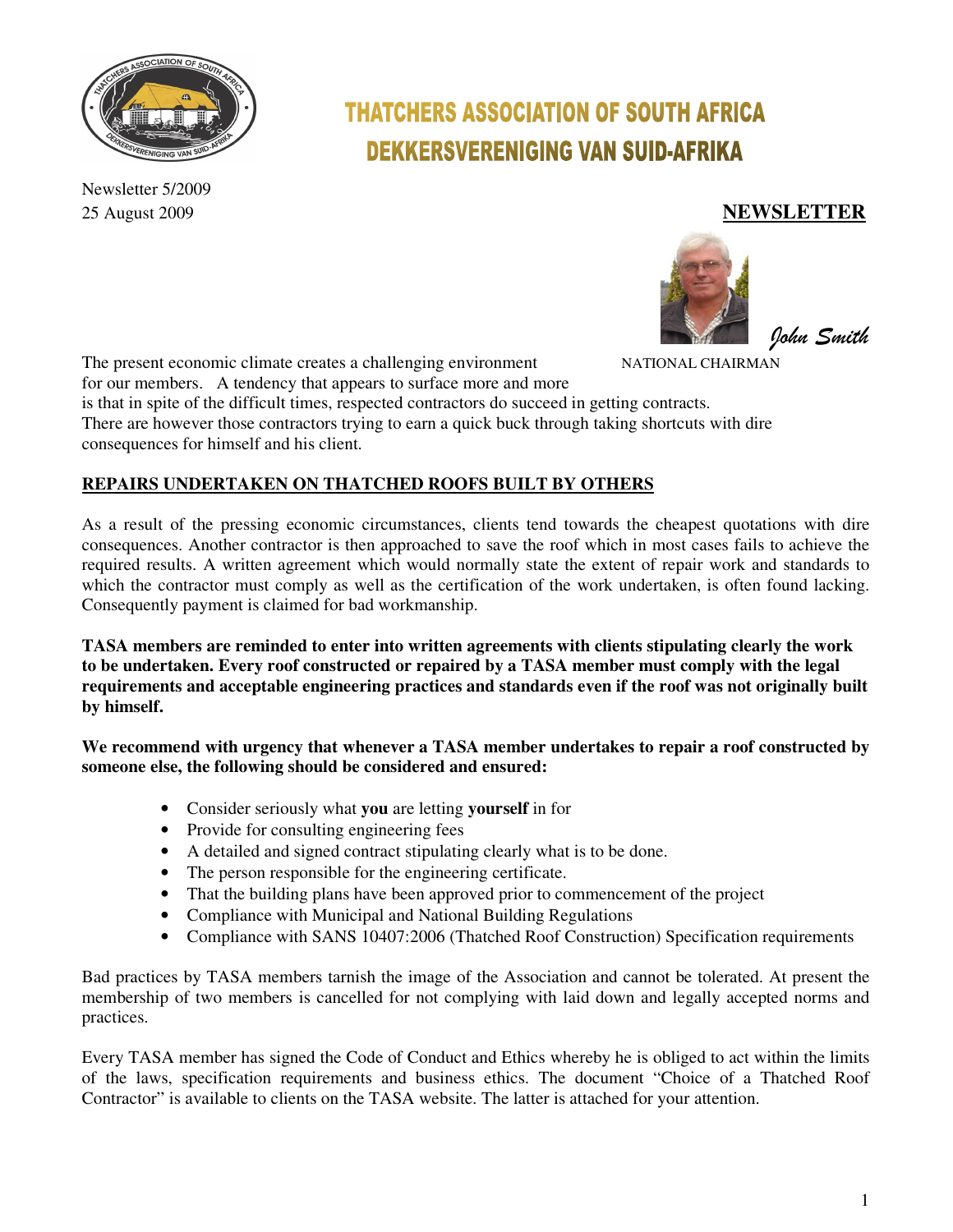## **CONSULTING CAPACITY**

Mentorship is cancelled and the following Management members have made themselves available **to act in an advisory capacity:**

| Mr John Smith         | <b>Biggarsberg Thatchers</b>          | <b>Biggarsberg Natal</b> | 083 270 3826 |
|-----------------------|---------------------------------------|--------------------------|--------------|
| Mr Hennie v Rensburg  | Maranata Grasdakke                    | Klerksdorp               | 083 371 3769 |
| Mr Bertus Nieuwenhuis | <b>Recon Thatchers</b>                | Bloemfontein             | 082 558 8484 |
| Mr Danie Meijers      | Kim Thatchers                         | Kimberley                | 083 273 6243 |
| Mr David Hoffman      | <b>Hoffmans Thatching Specialists</b> | Nelspruit                | 082 608 2053 |
| Mr Darren Wilson      | Thatch-it                             | Pretoria                 | 082 779 6611 |
| Mr Will Andrews       | Zambesi Thatch                        | Pretoria                 | 082 347 2240 |
| Mr Dirk Oosthuizen    | Thatchsure                            | Kuilsrivier              | 083 270 3947 |
| Mnr Christiaan Munnik | Thatchscapes                          | <b>Brackenfell</b>       | 082 887 5155 |

#### **Professional Engineers who are TASA members:**

| Mr Abrie Visagie | (Structural Engineer & Thatch Contractor) Lucas Quality Thatchers |                                  | 083 675 0518 |
|------------------|-------------------------------------------------------------------|----------------------------------|--------------|
| Mr Mike Hull     | (Structural & Civil Engineer)                                     | <b>Hull Consulting Engineers</b> | 083 291 1256 |
|                  | Mr Dirk Oosthuizen (Chemical Engineer)                            | Thatchsure (Pty) Ltd             | 083 270 3947 |

**If in any way you are in doubt of the integrity of a structure or require advice** and **you are not inclined to make use of the above persons' services, you are urgently requested to involve a professional engineer in your project.** 

**Plans must be submitted and approved for ALL thatch roofs.** 

## **Only in instances where the example provided in the SANS 10407:2006 Annexure B is used exactly as it is (for a maximum span of 6 meters) then alone, it is not a requirement for a professional engineer to design the roof.**

(The above will appear in the SANS 10400-**L** when the new National Building Regulations are published**)**  The correct way to plant a pole is available on the TASA website.

### **REPORTING ILLEGAL STRUCTURES**

**As a result of work shortage, complaints are received by TASA of illegal structures. These are brought to the attention of the Local Authorities. All thatch roofs must comply with legal requirements and accepted engineering practices and standards. Building Regulations must be complied with.** *The approval of the client does not alter the above imperatives.*

## **TASA WEBSITE**

A new website has been developed for TASA with the objective of marketing ability and user friendliness. You are requested to please ensure that your information is correct and up to date on the membership list. Suggestions and articles are most welcome.

### **ACCREDITATION DOCUMENT**

The Accreditation document is published under the section "members only".

The SANS 10407:2006 (Thatched Roof Construction) Specification will be withdrawn as soon as the SANS 10400 (National Building Regulations) is published.